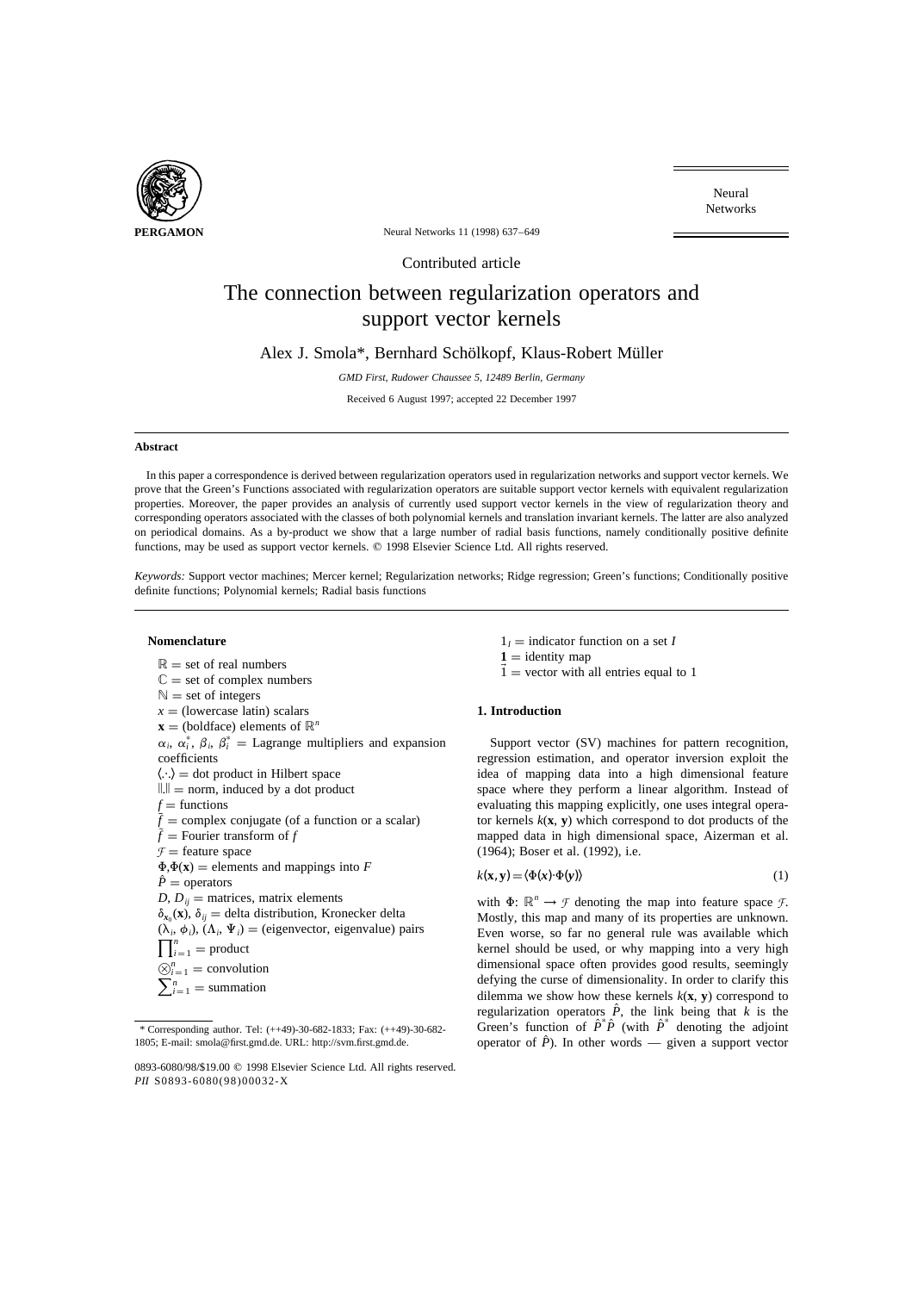kernel we show how to find the corresponding regularization operator and vice versa. For the sake of simplicity, we shall limit ourselves to the case of regression — our considerations, however, also hold true for the other cases mentioned earlier.

This paper<sup>1</sup> starts by briefly reviewing the concepts of SV Machines (Section 2) and regularization networks (Section 3). Section 4 contains the main result, the derivation of a correspondence between regularization operators used in regularization networks and SV kernels. In Section 5 applications of this finding to translation invariant kernels for both unbounded and bounded support are presented. Section 6 presents the operators corresponding to polynomial kernels, another frequently used class of SV kernels. Subsequently Section 7 introduces a new class of possible SV kernels which do not necessarily satisfy Mercer's condition, namely kernels derived from conditionally positive definite functions. Section 8 concludes the paper with a discussion. Finally Appendix A contains a worked through example and Appendix B applies the methods presented in this paper to find a connection between ridge regression and SV machines. Due to its specific setting, however, only a less formal exposition is possible.

## **2. Support vector machines**

The SV algorithm for regression estimation, as described in Vapnik (1995); Vapnik et al. (1997), exploits the idea of computing a linear function in high dimensional feature space  $\mathcal F$  (furnished with a dot product). Thereby this algorithm can compute a nonlinear function in the space of the input data  $\mathbb{R}^n$ . The functions take the form

$$
f(\mathbf{x}) = \langle w \cdot \Phi(\mathbf{x}) \rangle + b \tag{2}
$$

with  $\Phi: \mathbb{R}^n \to \mathcal{F}$  being the map into feature space and  $w \in \mathcal{F}$ . In order to estimate *f* from a given training set

 $\{(x_i, y_i)|i = 1, \ldots, \ell, x_i \in \mathbb{R}^n, y_i \in \mathbb{R}\},\$ one tries to minimize the regularized risk functional

$$
\mathbb{R}_{reg}[f] = \mathbb{R}_{emp}[f] + \frac{\lambda}{2} ||w||^2 = \frac{1}{l} \sum_{i=1}^{l} c(f(\mathbf{x}_i), y_i) + \frac{\lambda}{2} ||w||^2
$$
\n(3)

i.e. the empirical risk functional  $\mathbb{R}_{\text{enn}}[f]$  together with a complexity term  $\|w\|^2$ , thereby enforcing flatness in feature space. Here  $c(f(\mathbf{x}_i), y_i)$  is the cost function determining how the distance between  $f(\mathbf{x}_i)$  and the target values  $y_i$  should be penalized, and  $\lambda \in \mathbb{R}^+$  is a regularization constant. The idea of *flatness* is derived from pattern recognition where this corresponds to finding a hyperplane that has maximum distance in  $\mathcal F$  from the classes to be separated Boser et al. (1992); Cortes and Vapnik (1995). As shown in Vapnik (1995) for the case of  $\epsilon$ -insensitive cost functions,

$$
c(f(\mathbf{x}), y) = \begin{cases} |f(\mathbf{x}) - y| - \epsilon & \text{for } |f(x) - y| \ge \epsilon \\ 0 & \text{otherwise} \end{cases}
$$
(4)

Eq. (3) can be minimized by solving a quadratic programming problem formulated in terms of dot products in *F*. It turns out that the solution *w* can be expressed in terms of *support vectors*. Note that the representation can be sparse. Therefore, the points corresponding to nonzero  $\alpha_i$ , which suffice for describing *f*, are called *support vectors*.

$$
w = \sum_{i=1}^l \alpha_i \Phi(\mathbf{x}_i). \tag{5}
$$

Therefore, via Eq. (1)

$$
f(\mathbf{x}) = \langle w \cdot \Phi(\mathbf{x}) \rangle + b = \sum_{i=1}^l \alpha_i \langle \Phi(\mathbf{x}_i) \cdot \Phi(\mathbf{x}) \rangle + b
$$
  
= 
$$
\sum_{i=1}^l \alpha_i k(\mathbf{x}_i, \mathbf{x}) + b
$$
 (6)

where  $k(\mathbf{x}_i, \mathbf{x})$  is a kernel function computing a dot product in feature space (a concept introduced by Aizerman et al., 1964). The coefficients  $\alpha_i$  can be found by solving a quadratic programming problem (with  $K_{ii}$ : =  $k(\mathbf{x}_i, \mathbf{x}_i)$ ,  $\alpha_i = \beta_i - \beta_i^*$  and  $\beta_i$ ,  $\beta_i^*$  being the solution of the optimization problem below):

minimize 
$$
\frac{1}{2} \sum_{i,j=1}^{\ell} (\beta_i^* - \beta_i)(\beta_j^* - \beta_j)K_{ij}
$$

$$
- \sum_{i=1}^{\ell} ((\beta_i^* - \beta_i)y_i - (\beta_i^* + \beta_i)\epsilon)
$$
subject to 
$$
\sum_{i=1}^{\ell} (\beta_i - \beta_i^*) = 0, \ \beta_i, \beta_i^* \in \left[0, \frac{1}{\lambda \ell}\right]
$$
(7)

Note that Eq. (4) is not the only possible choice of cost functions resulting in a quadratic programming problem (many convex cost function, in particular quadratic parts and infinities are admissible, too). For a detailed discussion see Smola and Schölkopf (1997); Smola et al. (1998). Also note that any continuous symmetric function  $k(\mathbf{x}, \mathbf{y}) \in L^2(\mathbf{x})$  $L^2$  may be used as an admissible kernel if it satisfies a weak form of Mercer's condition (Riesz and Nagy, 1955)

$$
\iint k(\mathbf{x}, \mathbf{y}) g(\mathbf{x}) g(\mathbf{y}) dxdy \ge 0 \text{ for all } g \in L^{2}(\mathbb{R}^{n})
$$
 (8)

## **3. Regularization networks**

Here again we start with minimizing the empirical risk functional  $R_{\text{emp}}[f]$  plus a regularization term  $\|\hat{P}f\|^2$  defined by a regularization operator  $\hat{P}$  in the sense of Tikhonov and Arsenin (1977), i.e.  $\hat{P}$  is a positive semidefinite operator

 $1$  Portions of this work have been published in Smola and Schölkopf (1998).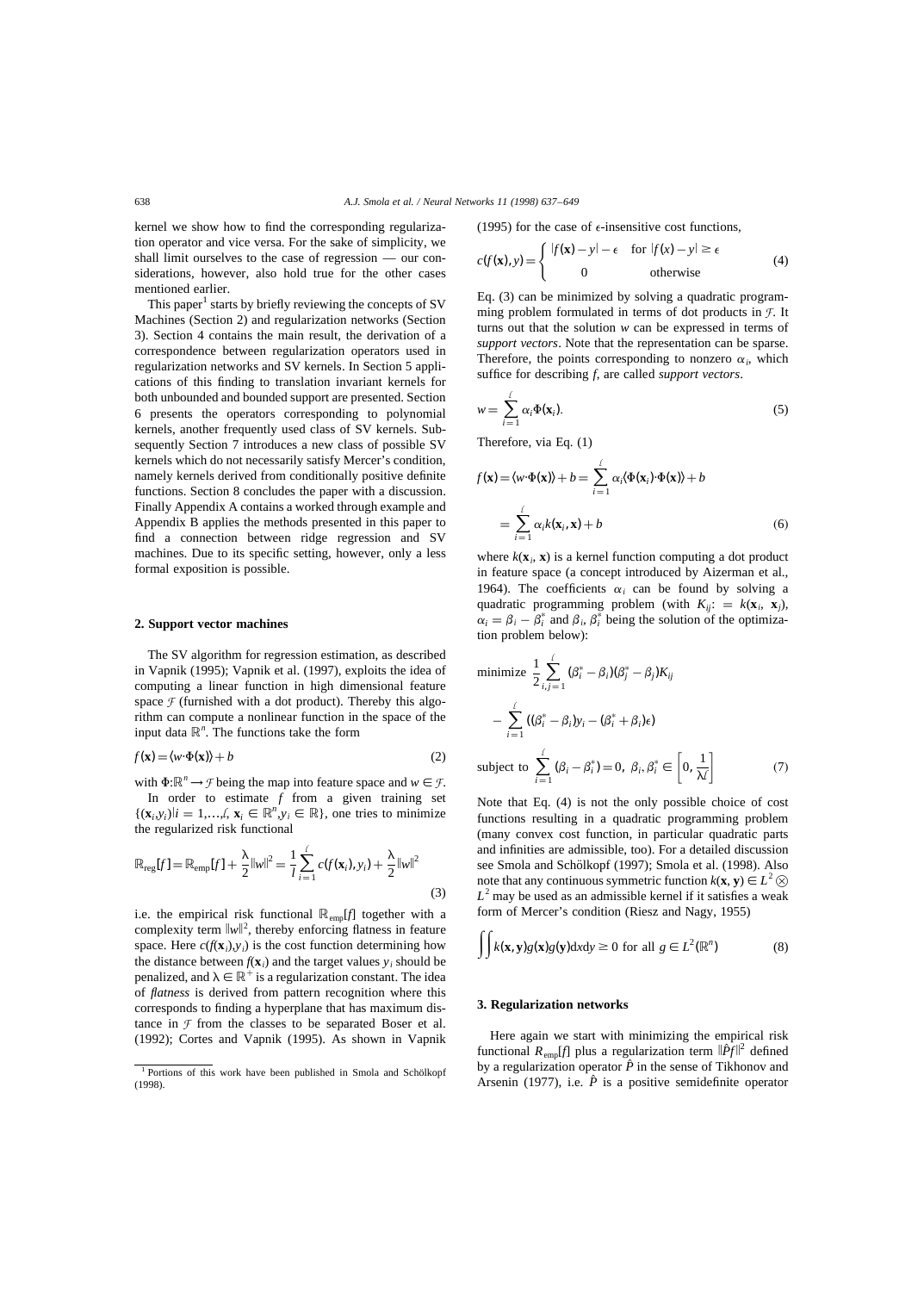mapping from the Hilbert Space *H* of functions *f* under consideration to a dot product space *D* such that the expression  $\langle \hat{P}f \cdot \hat{P}g \rangle$  is well defined. For instance by choosing a suitable operator that penalizes large variations of *f* one can reduce the well-known overfitting effect. Another possible setting also might be an operator  $\hat{P}$  mapping from  $L^2(\mathbb{R}^n)$  into some reproducing kernel Hilbert space (Kimeldorf and Wahba, 1971; Girosi, 1997). In Appendix A, we provide a worked through example (mainly taken from Girosi et al., 1993) for a simple regularization operator to illustrate our reasoning.

Similar to Eq. (3), we minimize

$$
R_{\text{reg}}[f] = R_{\text{emp}} + \frac{\lambda}{2} ||\hat{P}f||^2 = \frac{1}{l} \sum_{i=1}^{l} c(f(\mathbf{x}_i), y_i) + \frac{\lambda}{2} ||\hat{P}f||^2 \tag{9}
$$

Using an expansion of *f* in terms of some symmetric function  $k(\mathbf{x}_i, \mathbf{x}_j)$  (note here, that *k* need not fulfill Mercer's condition),

$$
f(\mathbf{x}) = \sum_{i} \alpha_{i} k(\mathbf{x}_{i}, \mathbf{x}) + b,
$$
\n(10)

and the cost function defined in Eq. (4), this leads to a quadratic programming problem similar to the one for SVs. By computing Wolfe's dual (for details of the calculations see Smola and Schölkopf, 1997), and using

$$
D_{ij} := \langle (\hat{P}k)(\mathbf{x}_i, .) \cdot (\hat{P}k)(\mathbf{x}_j, .) \rangle \tag{11}
$$

 $(\sqrt{f \cdot g})$  denotes the dot product of the functions  $f$  and *g* in Hilbert Space, e.g.  $\int_{a}^{b} f(x)g(x)dx$ , we get  $\vec{\alpha} = D^{-1} K (\vec{\beta} - \vec{\beta}^*)$ , with  $\beta_i$ ,  $\beta_i^*$  being the solution of

minimize 
$$
\frac{1}{2} \sum_{i,j=1}^{\ell} (\beta_i^* - \beta_i)(\beta_j^* - \beta_j)(KD^{-1}K)_{ij}
$$

$$
- \sum_{i=1}^{\ell} ((\beta_i^* - \beta_i)y_i - (\beta_i^* + \beta_i)\epsilon)
$$
subject to 
$$
\sum_{i=1}^{\ell} (\beta_i - \beta_i^*) = 0, \ \beta_i, \beta_i^* \in \left[0, \frac{1}{\lambda l}\right].
$$
 (12)

Unfortunately, this setting of the problem does not preserve sparsity in terms of the coefficients, as a potentially sparse decomposition in terms of  $\beta_i$  and  $\beta_i^*$  is spoiled by  $D^{-1}K$ , which in general is not diagonal (Eq. (6), on the other hand, does typically have many vanishing coefficients, see e.g. Schölkopf et al., 1995; Vapnik, 1995).

#### **4. The relation between both methods**

Comparing Eq. (7) with Eq. (12) leads to the question if and under which condition the two methods might be equivalent and, therefore, also under which conditions, given a suitable cost function, regularization networks

might lead to sparse decompositions (i.e. only a few of the expansion coefficients  $\alpha_i$  in *f* would differ from zero). A sufficient<sup>2</sup> condition is  $D = K$  (thus  $KD^{-1}K = K$ ), i.e.

$$
k(\mathbf{x}_i, \mathbf{x}_j) = \langle (\hat{P}k)(\mathbf{x}_i, .) \cdot (\hat{P}k)(\mathbf{x}_j, .) \rangle \text{ (self consistency)}.
$$
 (13)

This is the main equation of this paper. Our goal now is to solve the following two problems:

- 1. Given a regularization operator  $\hat{P}$ , find a kernel *k* such that a SV machine using  $k$  will not only enforce flatness in feature space, but also correspond to minimizing a regularized risk functional with  $\hat{P}$  as regularization operator;
- 2. Given a SV kernel *k*, find a regularization operator  $\hat{P}$ such that a SV machine using this kernel can be viewed as a regularization network using *P*ˆ.

These two problems can be solved by employing the concept of Green's functions as described in Girosi et al. (1993). These functions had been introduced in the context of solving differential equations. For our purpose, it is sufficient to know that the Green's functions  $G_{\mathbf{x}_i}(\mathbf{x})$  of  $\hat{P}^* \hat{P}$  satisfy

$$
(\hat{P}^* \hat{P} G_{\mathbf{x}_i})(\mathbf{x}) = \delta_{\mathbf{x}_i}(\mathbf{x})
$$
\n(14)

Here,  $\delta_{\mathbf{x}_i}(\mathbf{x})$  is the  $\delta$ -distribution (not to be confused with the Kronecker symbol  $\delta_{ij}$ ) which has the property that  $\langle f \cdot \delta_{x_i} \rangle =$  $f(\mathbf{x}_i)$ . The relationship between kernels and regularization operators is formalized in the following proposition:

**Proposition 1 (Green's functions and Mercer kernels)**. *Let P be a regularization operator, and G be the Green's* ˆ function of  $\hat{P}^* \hat{P}$ . Then G is a Mercer kernel such that  $D = K$ . *SV machines using G minimize risk functional Eq. (9) with P*ˆ *as regularization operator*. 3

**Proof.** Substituting Eq. (14) into  $G_{\mathbf{x}_j}(\mathbf{x}_i) = \langle G_{\mathbf{x}_j}(\cdot) \cdot \delta_{\mathbf{x}_i}(\cdot) \rangle$ yields

$$
G_{\mathbf{x}_j}(\mathbf{x}_i) = \langle (\hat{P}G_{\mathbf{x}_i})(.) \cdot (\hat{P}G_{\mathbf{x}_j})(.) \rangle \tag{15}
$$

hence  $G(\mathbf{x}_i, \mathbf{x}_j) := G_{\mathbf{x}_i}(\mathbf{x}_j)$  is symmetric and satisfies Eq. (13). Thus the SV optimization problem Eq. (7) is equivalent to the regularization network counterpart Eq. (12). Furthermore, *G* is an admissible non-negative kernel, as it can be written as a dot product in Hilbert space, namely

$$
G(\mathbf{x}_i, \mathbf{x}_j) = \langle \Phi(\mathbf{x}_i) \cdot \Phi(\mathbf{x}_j) \rangle \text{ with } \Phi : \mathbf{x}_i \mapsto (\hat{P}G_{\mathbf{x}_i})(\mathbf{.}).
$$
 (16)

A similar result can be obtained by exploiting Mercer's theorem in a more straightforward manner, by using the fact that a Mercer kernel *k* can be expanded into a convergent

 $\frac{1}{2}$  In the case of *K* not having of full rank *D* is only required to be the inverse on the image of *K*. The pseudoinverse for instance is such a matrix.

<sup>&</sup>lt;sup>3</sup> This condition is sufficient but not necessary for satisfying Eq. (13). Any projection of *G* onto an invariant subspace of  $\hat{P}^* P$  would also satisfy this equation. Note that as  $G(.,.)$  being a function on  $\mathbb{R}^n \otimes \mathbb{R}^n$  the projection operator has to be applied to it as a function of both the first and the second argument.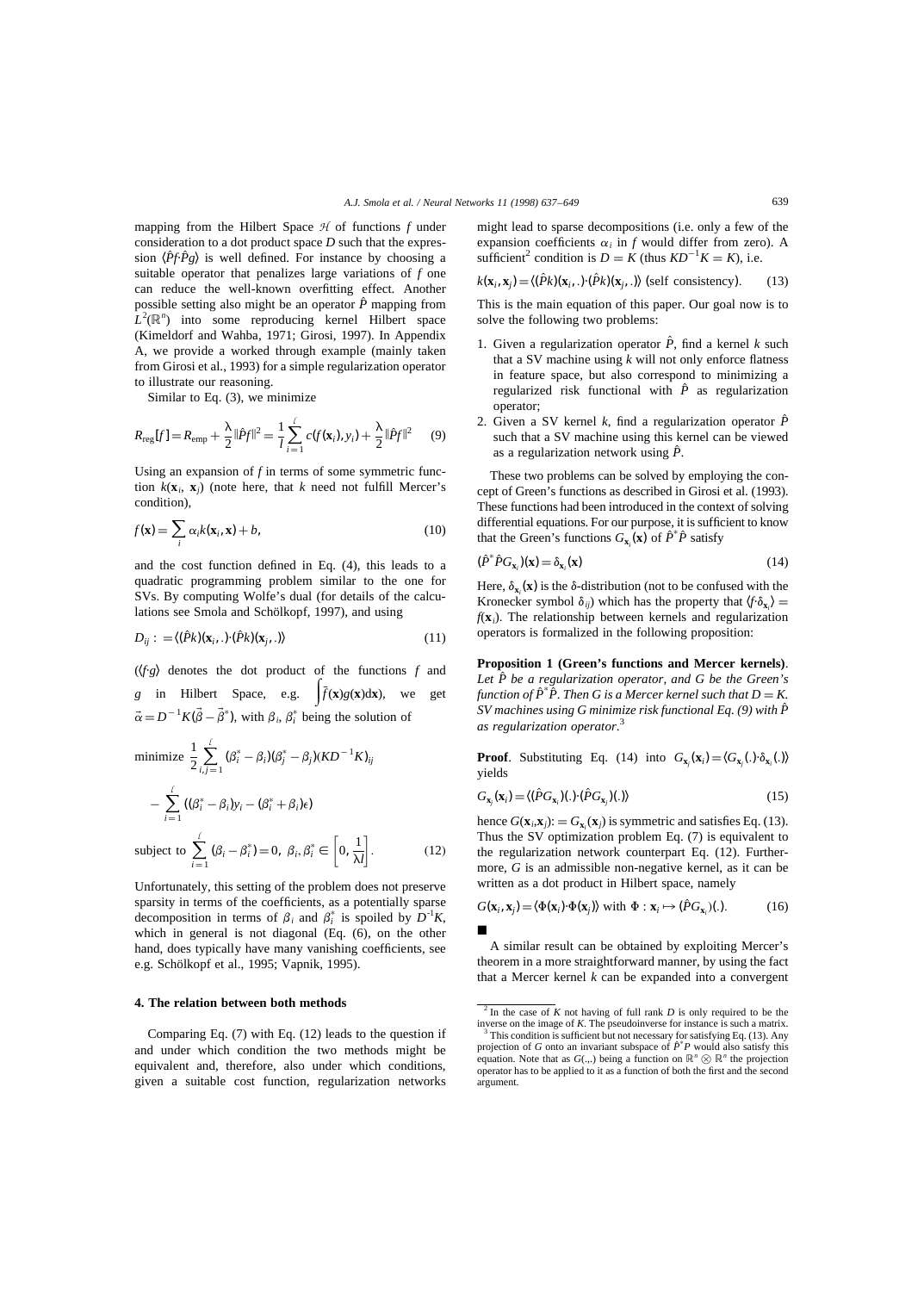series of its eigensystem  $(\phi_{\ell}(\mathbf{x}),\lambda_{\ell})$  with  $\lambda_{\ell} \geq 0$ ,

$$
k(\mathbf{x}_i, \mathbf{x}_j) = \sum_{\ell} \lambda_{\ell} \phi_{\ell}(\mathbf{x}_i) \phi_{\ell}(\mathbf{x}_j)
$$
(17)

This is particularly useful for the approximation of periodical functions and will come handy in example 6 as we will have to deal with a discrete eigensystem in this case.

**Proposition 2 (a discrete counterpart)**. *Given a regularization operator*  $\hat{P}$  with an expansion of  $\hat{P}^* \hat{P}$  into a discrete  $eigensystem\left(\Lambda_{l},\Psi_{l}\right)$  and a kernel k with

$$
k(\mathbf{x}_i, \mathbf{x}_j) = \sum_{\ell} \frac{d_{\ell}}{\Lambda_{\ell}} \Psi_{\ell}(\mathbf{x}_i) \Psi_{\ell}(\mathbf{x}_j)
$$
(18)

*where*  $d_l \in \{0, 1\}$  *for all*  $l$ *, and*  $\Sigma_l(d_l/\Lambda_l)$  *convergent. Then k satisfies Eq. (13)*.

**Proof**. Evaluating Eq. (13) and using orthonormality of the system  $(d/\Lambda, \Psi)$ , yields:

$$
\langle k(\mathbf{x}_i,.)\cdot(\hat{P}^*\hat{P}k)(\mathbf{x}_j,.)\rangle
$$
\n
$$
= \left\langle \sum_{\ell} \frac{d_{\ell}}{\Lambda_{\ell}} \Psi_{\ell}(\mathbf{x}_i) \Psi_{\ell}(.)\cdot \hat{P}^*\hat{P}\left(\sum_{\ell'} \frac{d_{\ell'}}{\Lambda_{\ell'}} \Psi_{\ell'}(\mathbf{x}_j) \Psi_{\ell'}(.)\right) \right\rangle
$$
\n
$$
= \sum_{\ell,\ell'} \frac{d_{\ell}}{\Lambda_{\ell}} \frac{d_{\ell'}}{\Lambda_{\ell'}} \Psi_{\ell}(\mathbf{x}_i) \Psi_{\ell'}(\mathbf{x}_j) \langle \Psi_{\ell}(.)\cdot \hat{P}^*\hat{P}\Psi_{\ell'}(.)\rangle
$$
\n
$$
= \sum_{\ell} \frac{d_{\ell}}{\Lambda_{\ell}} \Psi_{\ell}(\mathbf{x}_i) \Psi_{\ell}(\mathbf{x}_j) = k(\mathbf{x}_i, \mathbf{x}_j) \tag{19}
$$

Rearranging of the summation coefficients is allowed as the eigenfunctions are orthonormal and the series  $\Sigma_l(\mathbf{d}_l / \mathbf{\Lambda}_l)$ converges. Consequently a large class of kernels can be associated with a given regularization operator (and vice versa) thereby restricting ourselves to some subspace of the eigensystem of  $\hat{P}^* \hat{P}$ <sup>4</sup>

Excluding eigenfunctions of  $\hat{P}^* \hat{P}$  from the kernel expansion effectively decreases the expressive power of the set of approximating functions, i.e. we limit the capacity of the system of functions. Removing low capacity (i.e. very flat) eigenfunctions from the expansion will have an adverse effect, though, as the data will have to be approximated by the higher capacity functions.

In the following we will exploit this relationship in both ways: to compute Green's functions for a given regularization operator  $\hat{P}$  and to infer the regularization operator from a given kernel *k*.

Note that a similar reasoning can be applied to connect ridge regression schemes with support vector kernels as shown in Appendix B.

## **5. Translation invariant kernels**

Let us now more specifically consider regularization operators  $\hat{P}$  that may be written as multiplications in Fourier space

$$
\langle \hat{P}f \cdot \hat{P}g \rangle = \frac{1}{(2\pi)^{n/2}} \int_{\Omega} \frac{\overline{\tilde{f}(w)}\tilde{g}(w)}{P(w)} dw
$$
 (20)

with  $\tilde{f}(w)$  denoting the Fourier transform of  $f(\mathbf{x})$ , and  $P(w) = P(-w)$  real valued, nonnegative and converging to 0 for  $|w| \to \infty$  and  $\Omega = \text{supp}[P(w)]$ . Small values of *P*(*w*) correspond to a strong attenuation of the corresponding frequencies. Hence small values of *P*(*w*) for large *w* are desirable since high frequency components of  $\tilde{f}$  correspond to rapid changes in *f*. *P*(*w*) describes the filter properties of  $\hat{P}^* \hat{P}$  — note that no attenuation takes place for  $P(w) = 0$  as these frequencies have been excluded from the integration domain.

For regularization operators defined in Fourier space by Eq. (20) it can be shown by exploiting  $P(w) = P(-w) =$  $\overline{P(w)}$  that

$$
G(\mathbf{x}_i, \mathbf{x}) = \frac{1}{(2\pi)^{n/2}} \int_{\mathbb{R}^n} e^{iw(\mathbf{x}_i - x)} P(w) dw
$$
 (21)

is a corresponding Green's function satisfying translational invariance, i.e.

$$
G(\mathbf{x}_i, \mathbf{x}_j) = G(\mathbf{x}_i - \mathbf{x}_j)
$$
 and  $\tilde{G}(w) = P(w)$ 

For the proof, one only has to show that *G* satisfies Eq. (13). This provides us with an efficient tool for analyzing SV kernels and the types of capacity control they exhibit. In fact the above is a special case of Bochner's theorem (Bochner, 1959) stating that the Fourier transform of a positive measure constitutes a positive Hilbert Schmidt kernel.

**Example 3 (B<sub>q</sub>-splines)**. In Vapnik et al. (1997) the use of  $B<sub>a</sub>$ -splines was proposed (see Fig. 1) as building blocks for kernels, i.e.

$$
k(\mathbf{x}) = \prod_{i=1}^{n} B_q(\mathbf{x}_i)
$$
 (22)

with  $\mathbf{x} \in \mathbb{R}^n$ . For the sake of simplicity, we consider the case  $n = 1$ . Recalling the definition (up to scaling factors) by Unser et al. (1991)

$$
B_q = \bigotimes^{q+1} 1_{[-0.5, 0.5]}
$$
 (23)

we can utilize the above result and the Fourier–Plancherel identity to construct the Fourier representation of the corresponding regularization operator. Up to a multiplicative constant, it equals

$$
P(w) = \tilde{k}(w) = \text{sinc}^{(q+1)}\left(\frac{w_i}{2}\right)
$$
 (24)

This answers the question why only *B*-splines of odd order are admissible although both even and odd order *B*-splines

<sup>&</sup>lt;sup>4</sup> The intuition of this reasoning is that there exists a one to one correspondence between kernels and regularization operators only on the image of *H* under the integral operator  $(\tilde{\partial}f)(\mathbf{x})$ : =  $\int k(\mathbf{x}, \mathbf{y})f(\mathbf{y}) d\mathbf{y}$ , namely that  $\tilde{\partial}$ and  $\hat{P}^* \hat{P}$  are inverse to another. On the null space of  $\hat{O}$ , however, the regularization operator  $\hat{P}^* \hat{P}$  may take on an arbitrary form. In this case *k* still will fulfill the self consistency condition.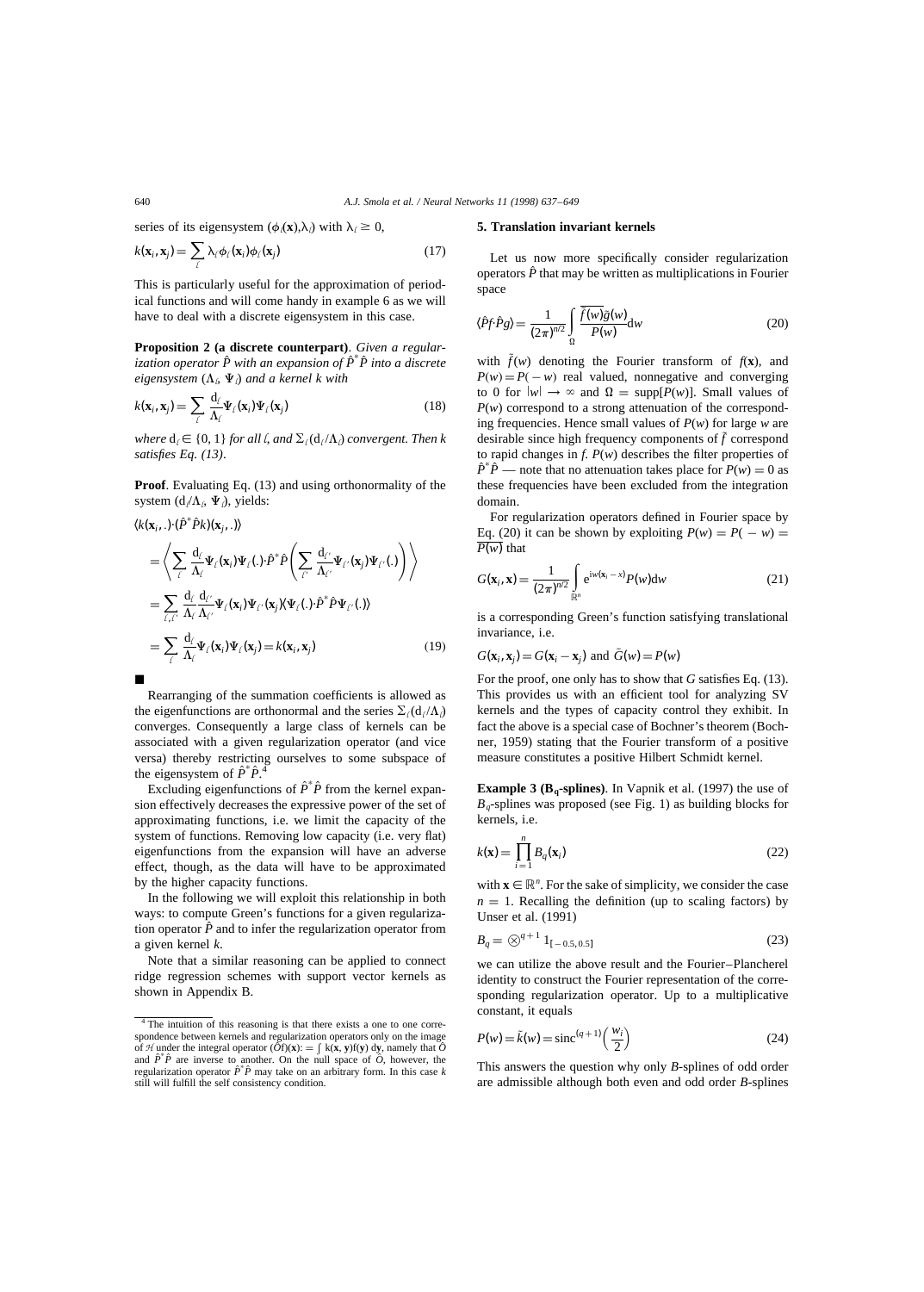

Fig. 1. Left:  $B_3$ -spline kernel. Right: Fourier transform of the kernel.

converge to a Gaussian for  $q \rightarrow \infty$  due to the law of large numbers: The even ones have negative parts in the Fourier spectrum (which would result in an amplification of the corresponding frequency components). The zeros in  $\tilde{k}$ stem from the fact that  $B_q$  has only compact support  $[-(q + 1)/2, (q + 1)/2]$ . By using this kernel we trade reduced computational complexity in calculating *f* (we only have to take points into account with  $\|\mathbf{x}_i - \mathbf{x}_j\| \leq c$ from some limited neighborhood determined by *c*) for a possibly worse performance of the regularization operator as it completely removes frequencies  $w_p$  with  $\tilde{k}(w_p) = 0.$ 

**Example 4 (Gaussian kernels)**. Following the exposition of Yuille and Grzywacz (1988) as described in Girosi et al. (1993), one can see that for

$$
\|\hat{P}f\|^2 = \int \mathrm{d}\mathbf{x} \sum_m \frac{\sigma^{2m}}{m!2^m} (\hat{O}^m f(\mathbf{x}))^2 \tag{25}
$$

with  $\hat{O}^{2m} = \Delta^m$  and  $\hat{O}^{2m+1} = \Delta \nabla^m$ ,  $\Delta$  being the Laplacian and  $\nabla$  the gradient operator, we get Gaussians kernels (see Fig. 2)

$$
k(\mathbf{x}) = \exp\left(-\frac{\|\mathbf{x}\|^2}{2\sigma^2}\right) \tag{26}
$$

Moreover, we can provide an equivalent representation of  $\hat{P}$  in terms of its Fourier properties, i.e.  $P(w)$  =  $exp[-(\sigma^2 ||w||^2)/2)$  up to a multiplicative constant. Training a SV machine with Gaussian RBF kernels (Schölkopf et al., 1997) corresponds to minimizing the specific cost function with a regularization operator of type Eq. (25).

Recall that Eq. (25) means that all derivatives of *f* are penalized (we have a pseudodifferential operator) to obtain a very smooth estimate. This also explains the good performance of SV machines in this case, as it is by no means obvious that choosing a flat function in some high dimensional space will correspond to a simple function in low dimensional space, as shown in example 5.

Gaussian kernels tend to yield good performance under general smoothness assumptions and should be considered especially if no additional knowledge of the data is available.



Fig. 2. Left: Gaussian kernel with standard deviation 0.5. Right: Fourier transform of the kernel.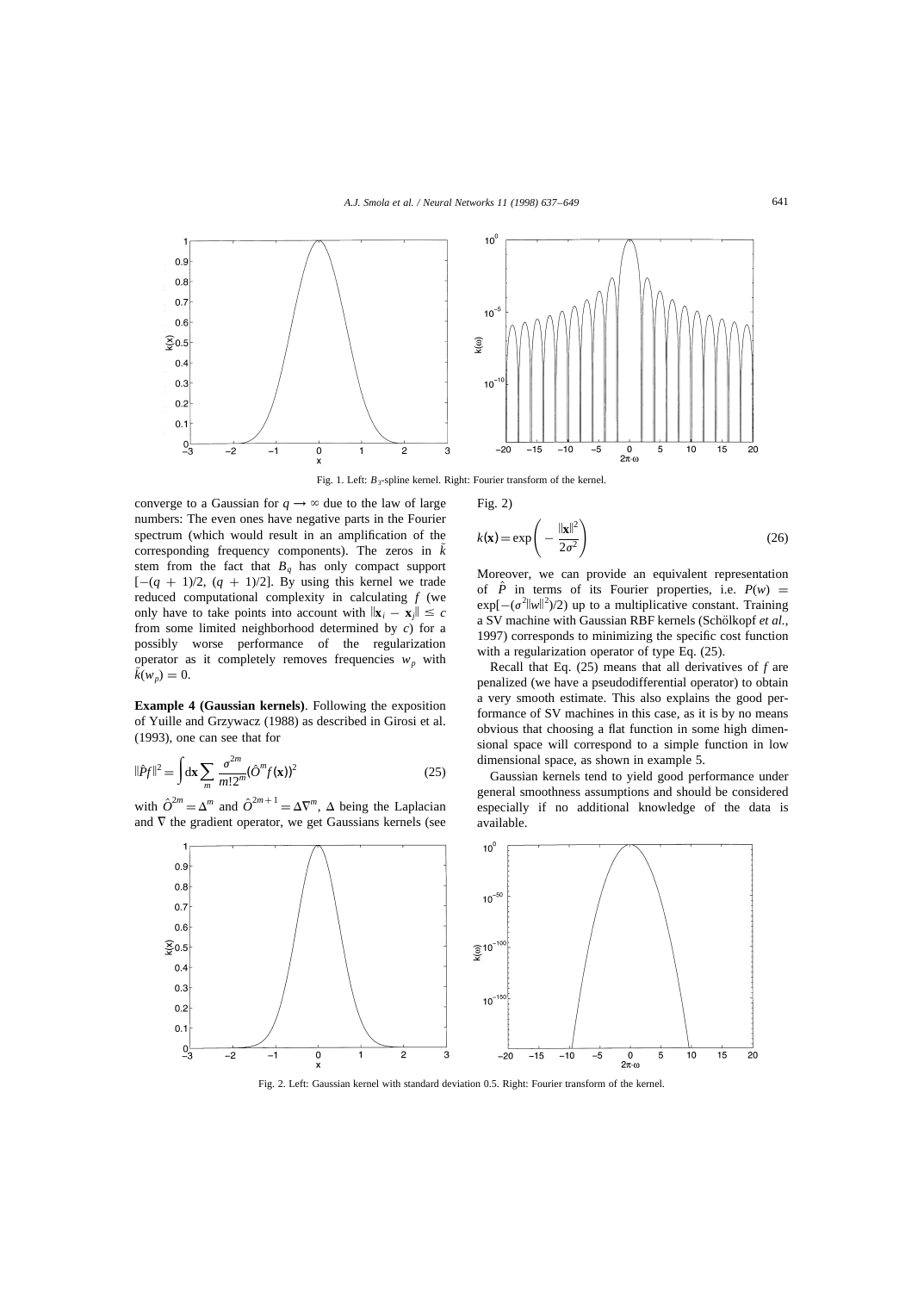

Fig. 3. Left: Dirichlet kernel of order 10. Note that this kernel is periodical. Right: Fourier transform of the kernel.



Fig. 4. Left: Regression with a Dirichlet Kernel of order  $N = 10$ . One can clearly observe the overfitting. Right: regression of the same data with a Gaussian Kernel of width  $\sigma^2 = 1$ .

**Example 5 (Dirichlet kernels)**. In Vapnik et al. (1997), a class of kernels generating Fourier expansions was introduced for interpolating data on  $\mathbb{R}^n$ ,

$$
k(x) = \frac{\sin(2N+1)x/2}{\sin x/2}
$$
 (27)

(As in example 3 consider  $\mathbf{x} \in \mathbb{R}^1$  to avoid tedious notation.) By construction, this kernel corresponds to  $P(w) = 1/2 \sum_{i=-N}^{N} \delta_i(w)$ . A regularization operator with these properties, however, may not be desirable as it only damps a finite number of frequencies (cf. Fig. 3) and leaves all other frequencies unchanged which can lead to overfitting (Fig. 4).

In some cases it might be useful to approximate periodical functions, e.g. functions defined on a circle. This leads to the second possible type of translation invariant<sup>5</sup> kernel functions, namely functions defined on factor spaces. Without loss of generality assume the period to be  $2\pi$  — consequently one gets translation invariance on  $\mathbb{R}/2\pi$ .

In the following we will show the consequences of this setting for the operator defined in example 4.

**Example 6 (periodical Gaussian kernels)**. Analogously to Eq. (25), define a regularization operator on functions on  $[0, 2\pi]^n$  by

$$
\|\hat{P}f\|^2 = \pi^{-n} \int_{[0,2\pi]^n} dx \sum_m \frac{\sigma^{2m}}{m!2^m} (\hat{O}^m f(\mathbf{x}))^2
$$
 (28)

with  $\hat{O}$  as in example 4. For the sake of simplicity assume  $n = 1$ . A generalization to multidimensional kernels is straightforward.

It is easy to check that the Fourier basis  $\{1/2, \sin(k)\}$ ,  $cos(k), \ell \in \mathbb{N}$  is an eigensystem of the operator defined above, with eigenvalues  $exp((\ell^2 \sigma^2)/2)$ . Now apply proposition 2, taking into account all eigenfunctions except  $l = 0$ .

 $5$  Obviously defining translation invariant kernels on a bounded interval is not a reasonable concept as the data would hit the bounds of the interval when translated by a large amount. Therefore, only unbounded intervals and factor spaces are possible domains.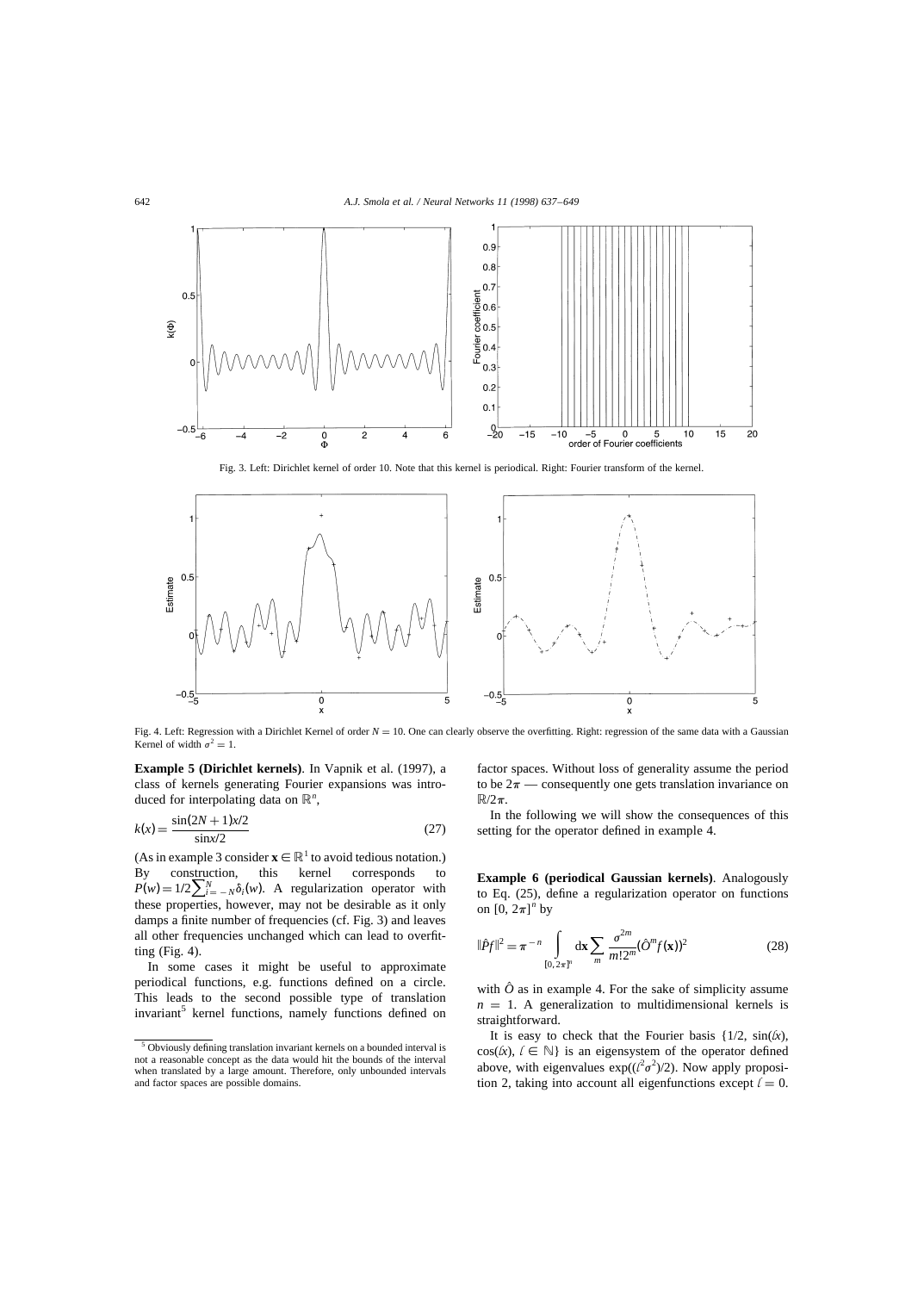

Fig. 5. Left: periodical Gaussian kernel for several values of  $\sigma$  (normalized to 1 as its maximum and 0 as its minimum value). Peaked functions correspond to small  $\sigma$ . Right: Fourier coefficients of the kernel for  $\sigma^2 = 0.1$ 

This yields the following kernel:

$$
k(x, x') = \sum_{\ell=1}^{\infty} e^{-\frac{\ell^2 \sigma^2}{2}} (\sin(\ell x) \sin(\ell x') + \cos(\ell x) \cos(\ell x'))
$$
  
= 
$$
\sum_{\ell=1}^{\infty} e^{-\frac{\ell^2 \sigma^2}{2}} \cos(\ell (x - x'))
$$
 (29)

For practical purposes one may truncate the expansion after a finite number of terms. Moreover we rescale *k* to have a range of exactly [0, 1] by using the positive offset  $\sum_{\ell=1}^{\infty} \left( -1 \right)^{(l-1)} e^{-\left( \frac{(\ell^2 \sigma^2)}{2} \right)}$  and the scaling factor  $\frac{1}{2} \sum_{\ell=1}^{\infty} e^{-\frac{(x-\ell)(2\ell-1)^2 \sigma^2}{2}}$  (cf. Fig. 5).

In the context of periodical functions, the difference between this kernel and the Dirichlet kernel of example 5 is that the latter does not distinguish between the different frequency components in  $w \in \{-N\pi,...,N\pi\}$ . However, it effectively limits the maximum capacity of the system to approximating the data with a Fourier expansion up to the order N.

The question that arises now is which kernel to choose. Let us think about two extreme situations.

- Suppose we already knew the shape of the power spectrum  $Pow(w)$  of the function we would like to estimate. In this case we choose  $k$  such that  $\tilde{k}$  matches the power spectrum.
- If we happen to know very little about the given data a general smoothness assumption is a reasonable choice. Hence we might want to choose one of the Gaussian kernels in example 4 or 6. If computing time is important one might moreover consider kernels with compact support, e.g. using the *B*-spline kernels of example 3. This choice will cause many matrix elements  $k_{ii} = k(\mathbf{x}_i - \mathbf{x}_i)$ to vanish.

The usual scenario will be in between the two extreme cases and we will have some limited prior knowledge available. For more information on using prior knowledge for choosing kernels see Schölkopf et al. (1998).

Prior knowledge can also be used to determine the free parameters of the kernel, e.g. its width  $(\sigma)$  in the examples 4 and 6. Besides that model selection principles like structural risk minimization (Vapnik, 1982), cross validation (Bishop, 1995; Amari et al., 1997; Kearns, 1997), MDL (Rissanen, 1985), Bayesian methods (MacKay, 1991; Bishop, 1995), etc. can be employed. Choosing a small width of the kernels leads to high generalization error as it effectively decouples the separate basis functions of the kernel expansion into very localized functions which is equivalent to memorizing the data, whereas a wide kernel tends to oversmooth.

Note that the choice of the width may be more important than the actual functional form of the kernel. There may be little difference in the relevant part of the filter properties between e.g. a *B*-spline and a Gaussian kernel (cf. Fig. 6).

The invariance of the kernels presented so far has been exploited only in the context of invariance with respect to the translation symmetry group in  $\mathbb{R}^n$ . Yet they could also be applied to other symmetry transformations corresponding to other canonical coordinate systems such as the rotation and scaling group as proposed by Segman et al. (1992); Ferraro and Caelli (1994), i.e. to a logpolar parametrization of  $\mathbb{R}^n$  or the parametrization of manifolds.

#### **6. Kernels of dot-product type**

There exists a large class of support vector kernels which are not translation invariant, namely kernels of the type

$$
k(\mathbf{x}, \mathbf{x}') = t(\langle \mathbf{x} \cdot \mathbf{x}' \rangle) \tag{30}
$$

For instance, polynomial kernels  $(\langle \mathbf{x} \cdot \mathbf{x}' \rangle + c)^p$  of homogeneous  $(c = 0)$  or inhomogeneous type  $(c > 0)$  belong to this class. It follows directly from Poggio (1975) that polynomial kernels satisfy Mercer's condition. Now the question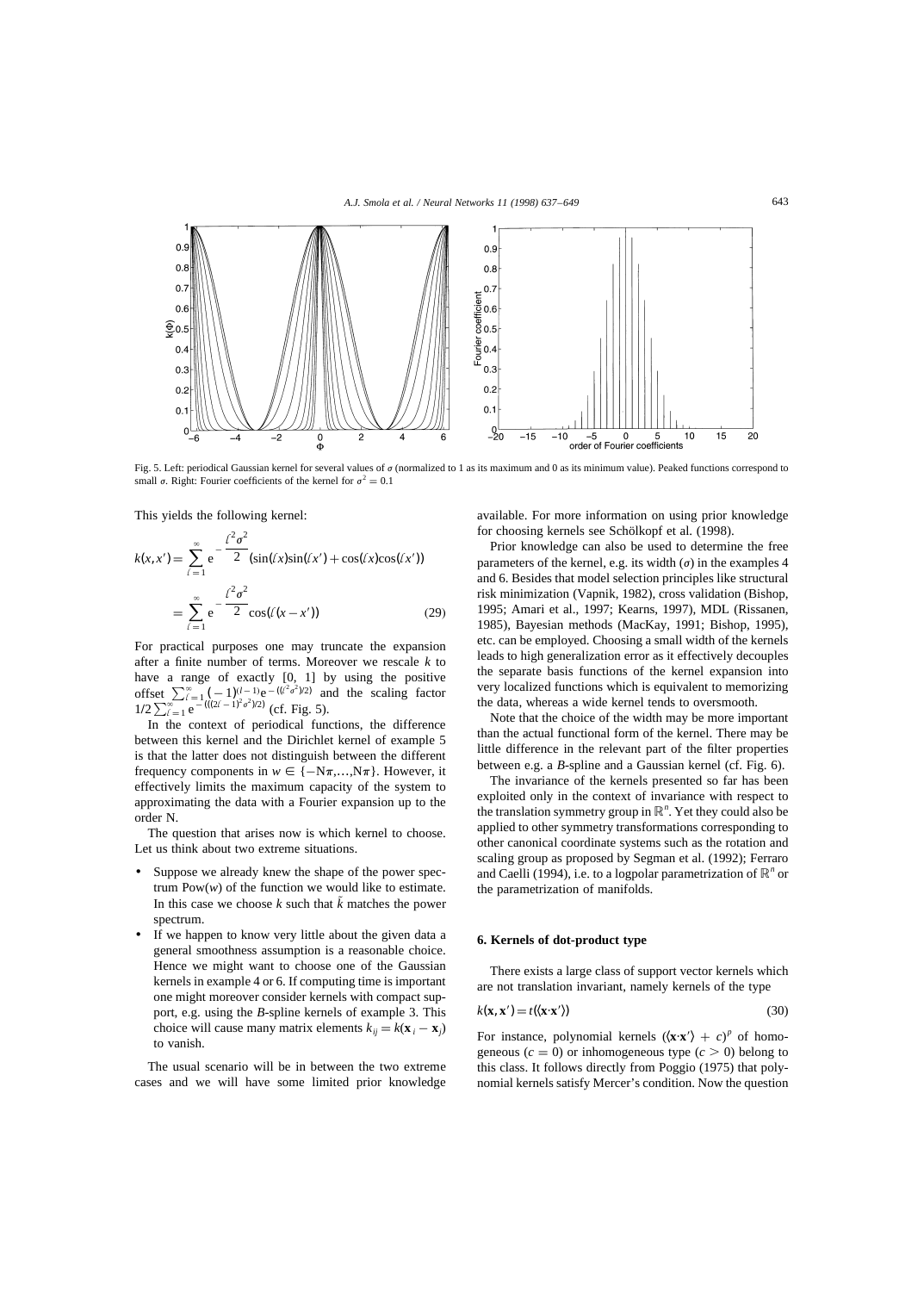

Fig. 6. Comparison of regularization properties in the low frequency domain of  $B_3$ -spline kernel and Gaussian kernel ( $\sigma^2 = 20$ ). Up to an attenuation factor of  $5.10^{-3}$  both types of kernels exhibit qualitatively similar filter characteristics.

arises which regularization operator  $\hat{P}$  these kernels might correspond to, and which functions *t* might be admissible ones. Obviously  $\hat{P}$  can not be translation invariant, as this is not the case for *k*. Note that although lacking translation invariance, these kernels still exhibit (by construction) the property of rotation invariance — orthogonal transformations *R* are isometries of the Euclidean dot product:  $\langle \mathbf{x} \cdot \mathbf{y} \rangle =$  $\langle R$ **x**·*R***y**).

Skipping tedious calculations, we give an example of an operator satisfying

$$
k(\mathbf{x}_1, \mathbf{x}_2) = \langle \hat{P}k(\mathbf{x}_1, .) \cdot \hat{P}k(\mathbf{x}_2, .) \rangle \tag{31}
$$

for homogeneous polynomials. We then use this result to give an analogous expansion for the inhomogeneous case, and present a sufficient condition for  $t(\mathbf{x} \cdot \mathbf{x}')$  to be an admissible Mercer kernel.

Let  $\mathbf{m} = (m_1, \dots, m_n) \in \mathbb{N}_0^n$  be a multi index and denote

$$
|\mathbf{m}|
$$
 : =  $\sum_{i=1}^{n} m_i$  and  $\binom{p}{\mathbf{m}}$  : =  $\frac{p!}{(p-|\mathbf{m}|)! \prod_{i=1}^{n} m_i!}$  (32)

the multinomial coefficient. Moreover, let

$$
D_0^{\mathbf{m}}f: = \frac{1}{m_1!} \partial_{x_1}^{m_1}, \dots, \frac{1}{m_n!} \partial_{x_n}^{m_n} f(\mathbf{x})|_{\mathbf{x}=0}
$$
(33)

and  $e_m$  be an orthonormal basis, i.e.  $\langle e_m \cdot e_m \cdot e_m \rangle = \delta_{mm'}$ . Observe how for each  $m'$   $D_0^m$  extracts exactly one coefficient from the monomials of degree **m**. Now we can define an operator  $\hat{P}_p$  which will act as a regularization operator and satisfy Eq. (31), namely

$$
\hat{P}_p = \sum_{|\mathbf{m}| = p} e_{\mathbf{m}} \binom{p}{\mathbf{m}}^{\frac{1}{2}} D_0^{\mathbf{m}} \tag{34}
$$

**Example 7 (Vapnik, 1995)**. A simple example of an

operator of this type can be obtained for degree 2 homogeneous polynomials on  $\mathbb{R}^2$  i.e. for the kernel

$$
k(\mathbf{x}, \mathbf{y}) = \langle \mathbf{x} \cdot \mathbf{y} \rangle^2. \tag{35}
$$

Denoting  $(1/2)\partial_{x_1}^2$ ,  $\partial_{x_1}\partial_{x_2}$ ,  $(1/2)\partial_{x_2}^2$  the projectors onto the corresponding monomials we have

$$
\hat{P} = e_1 \frac{1}{2} \partial_{x_1}^2 + e_2 \sqrt{2} \partial_{x_1} \partial_{x_2} + e_3 \frac{1}{2} \partial_{x_1}^2 \tag{36}
$$

corresponding to

$$
\langle (x_1, x_2) \cdot (y_1, y_2) \rangle^2 = \langle (x_1^2, \sqrt{2}x_1x_2, x_2^2) \cdot (y_1^2, \sqrt{2}y_1y_2, y_2^2) \rangle
$$
\n(37)

An intuitive description of  $\hat{P}$  would be that the data is mapped from  $\mathbb{R}^2$  into 3-dimensional feature space  $(\mathcal{F} = \mathbb{R}^3)$ by computing monomials of degree 2. Subsequently one seeks to compute the *flattest* function in this new space.

Note that  $\hat{P}_p$  is only well-defined on functions that are p times differentiable. Accordingly, we will have to restrict the space of functions under consideration to  $C^p$ . This is not a major restriction as polynomial kernels are in  $C^{\infty}$  by construction.

It is interesting that the homogeneous polynomial kernel also satisfies the self consistency condition Eq. (13) for the following operator

$$
\hat{P} = \sum_{i=0}^{\infty} \hat{P}_i
$$
\n(38)

In order to construct an operator for inhomogeneous polynomials, we make use of the expansion

$$
(\langle \mathbf{x} \cdot \mathbf{y} \rangle + c)^p = \sum_{i=1}^p \binom{p}{i} c^{p-|m|} \langle \mathbf{x} \cdot \mathbf{y} \rangle^i \tag{39}
$$

(for convenience set  $c = 1$ ). Hence one may decompose the inhomogeneous polynomial kernel into a series of homogeneous kernels and construct the corresponding operator by

$$
\hat{P}_{\text{inh}} = \sum_{i=0}^{p} {p \choose i}^{\frac{1}{2}} \hat{P}_i = \sum_{|\mathbf{m}| \le p} e_{\mathbf{m}} {p \choose \mathbf{m}}^{\frac{1}{2}} D_0^{\mathbf{m}} \tag{40}
$$

Exploiting this idea even further allows us to state a sufficient condition for  $t(\langle \mathbf{x} \cdot \mathbf{y} \rangle)$  to be a Mercer kernel. As homogeneous polynomial kernels satisfy Mercer's condition so does any positive linear combination of them.

**Corollary 8 (functions with non-negative power-series)**.

*For every function t(x) that can be expanded into a uniformly convergent power series on* R *with nonnegative expansion coefficients, i.e.*

$$
t(x) = \sum_{i=0}^{\infty} a_i x^i \text{ with } a_i \ge 0
$$
 (41)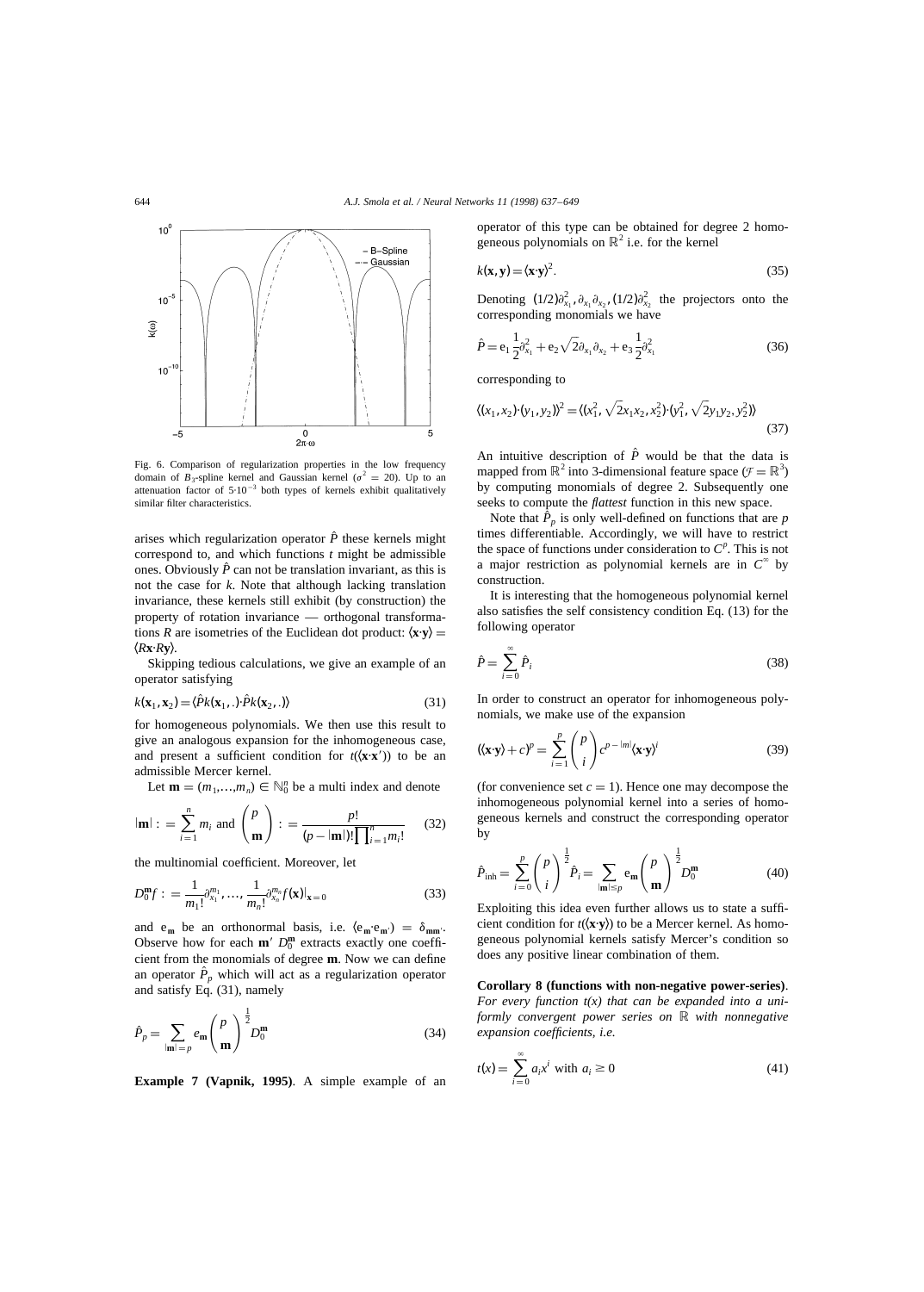*the kernel k*(**x**, **y**):  $= t(\langle \mathbf{x} \cdot \mathbf{y} \rangle)$  is a Mercer kernel and a corresponding regularization operator is

$$
\hat{P}_t = \sum_{i=0}^{\infty} a_i^{1/2} \hat{P}_p
$$
\n(42)

Consequently, functions like  $e^x$ ,  $cosh(x)$ ,  $sinh(x)$ , etc. could be used as possible Mercer kernels. Moreover, note that the same argument applies for  $t(k(\mathbf{x}, \mathbf{y}))$ : if *k* is any Mercer kernel, and *t* satisfies the conditions of Corollary 8 then

$$
t(k(\mathbf{x}, \mathbf{y})) = t(\langle \Phi(\mathbf{x}) \cdot \Phi(\mathbf{y}) \rangle)
$$
\n(43)

is a Mercer kernel. So Eq. (43) provides further means to construct more general kernels, e.g. sinh(e<sup> $\langle x \cdot y \rangle$ </sup>).

## **7. A new class of support vector kernels**

We will follow the lines of Madych and Nelson (1990) as pointed out by Girosi et al. (1993). The main statement is that conditionally positive definite (cpd) functions generate admissible SV kernels. This is very useful as the property of being cpd often is easier to verify than Mercer's condition, especially when combined with the results of Schoenberg and Micchelli on the connection between cpd and completely monotonic functions Schoenberg (1938a); Schoenberg (1938b); Micchelli (1986). Moreover, cpd functions lead to a class of SV kernels that do not necessarily satisfy Mercer's condition.

**Definition 9 (conditionally positive definite functions)**. *A continuous function h, defined on*  $[0, \infty)$ *, is said to be conditionally positive definite (cpd) of order m on* R*<sup>n</sup> if for any distinct points*  $\mathbf{x}_1, \ldots, \mathbf{x}_l \in \mathbb{R}^n$  *the quadratic form* 

$$
\sum_{i,j=1}^{\ell} c_i c_j h(\|\mathbf{x}_i - \mathbf{x}_j\|^2)
$$
\n(44)

*is non-negative provided that the scalars*  $c_1, ..., c_\ell$  *satisfy*  $\sum_{i=1}^{\ell} c_i p(\mathbf{x}_i) = 0$  *for all polynomials p on*  $\mathbb{R}^n$  *of degree lower than m*.

**Definition 10 (completely monotonic functions)**. *A function h(x) is called completely monotonic of order m if*

$$
(-1)^n \frac{d^n}{dx^n} h(x) \ge 0 \text{ for } x \in \mathbb{R}_0^+ \text{ and } n \ge m \tag{45}
$$

It can be shown (Schoenberg, 1938a; Schoenberg, 1938b; Micchelli, 1986) that a function  $h(x^2)$  is conditionally positive definite if and only if  $h(x)$  is completely monotonic of the same order. This gives a (sometimes simpler) criterion for checking whether a function is cpd or not.

**Proposition 11 (cpd functions and admissible kernels)**. *Define*  $\prod_{m}^{n}$  *to be the space of polynomials of degree lower than m on* R*<sup>n</sup>* . *Every cpd function h of order m generates an admissible Kernel for SV expansions on the* *space of functions f orthogonal to*  $\prod_{m}^{n}$  *by setting k*( $\mathbf{x}_i$ ,  $\mathbf{x}_j$ ):  $=$  $h(\|\mathbf{x}_i - \mathbf{x}_j\|^2).$ 

**Proof**. In Dyn (1991); Madych and Nelson (1990) it was shown that cpd functions *h* of order *m* generate semi-norms  $\|.\|_h$  by

$$
||f||_h^2 := \int d\mathbf{x}_i d\mathbf{x}_j h(||\mathbf{x}_i - \mathbf{x}_j||^2) f(\mathbf{x}_i) f(\mathbf{x}_j)
$$
(46)

provided that the projection of *f* onto  $\prod_{m=1}^{n}$  is zero. For these functions, this, however, also defines a dot product in some feature space. Hence they can be used as SV kernels.  $\blacksquare$ 

Consequently, one may use kernels like those proposed in the context of regularization networks by Girosi et al. (1993) as SV kernels:

$$
k(\mathbf{x}, \mathbf{y}) = e^{-\beta \|\mathbf{x} - \mathbf{y}\|^2} \text{ Gaussian}, \ (m = 0) \tag{47}
$$

$$
k(\mathbf{x}, \mathbf{y}) = -\sqrt{\|\mathbf{x} - \mathbf{y}\|^2 + c^2}
$$
 multipuadratic,  $(m = 1)$  (48)

$$
k(\mathbf{x}, \mathbf{y}) = \frac{1}{\sqrt{\|\mathbf{x} - \mathbf{y}\|^2 + c^2}}
$$
 inverse multiquadratic,  $(m = 0)$  (49)

$$
k(\mathbf{x}, \mathbf{y}) = ||\mathbf{x} - \mathbf{y}||^2 \ln ||\mathbf{x} - \mathbf{y}||
$$
 thin plate splines,  $(m = 2)$  (50)

Here the corresponding regularization operator  $\hat{P}$  is given implicitly by the seminorm (Eq. (46)) as

$$
\|\hat{P}f\|^2 = \|f\|^2_h \tag{51}
$$

However, one has to ensure the orthogonality of our estimate with respect to  $\prod_{m}^{n}$ , i.e. ensure that  $\sum_{i=1}^{l} c_i p(\mathbf{x}_i) = 0$ for all polynomials *p* on  $\mathbb{R}^n$  of degree lower than *m* with  $c_i$ being the expansion coefficients of the estimate, i.e.  $\alpha_i$ .

We proceed with algorithmic details how to actually compute the expansion. In order not to loose expressive power in the estimate *f* it is necessary to take the polynomials separately into account, i.e. modify Eq. (10) to get

$$
f(\mathbf{x}) = \sum_{i=1}^{\ell} c_i k(\mathbf{x}_i, \mathbf{x}) + p(\mathbf{x}) \text{ with } p(\mathbf{x}) \in \Pi_m^n \tag{52}
$$

Both of these issues can be addressed by splitting *f* into a term  $f \perp$  orthogonal to  $\prod_{m}^{n}$  for which  $||f^{\perp}||_{h}^{2}$  is well defined and a polynomial term which will not be regularized at all. (Of course one could define an additional regularization operator for the polynomial part but this would without need render the notation more tedious.) Hence, the regularized risk functional (Eq. (9)) takes on the following form

$$
R_{\text{reg}}[f] = R_{\text{emp}}[f] + \frac{\lambda}{2} \|f^{\perp}\|_{h}^{2}
$$
\n(53)

with  $f \perp: = (1 - \text{Proj}[\Pi_m^n])f$  and Proj[.] denoting the projection operator. Repeating the calculations that led to Eq. (7), yields a similar optimization problem with the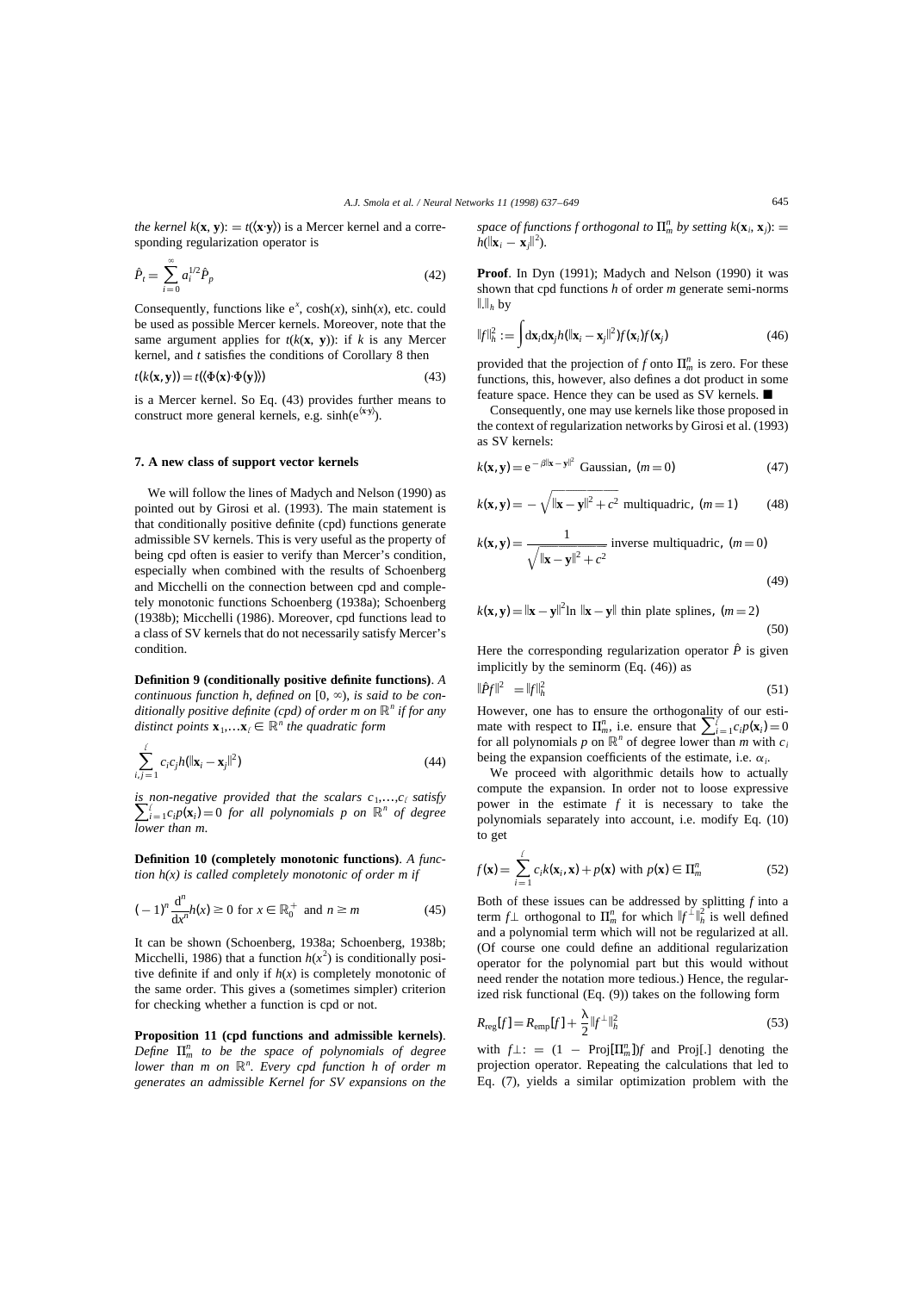difference being that the equality constraint

$$
\sum_{i=1}^{l} (\beta_i - \beta_i^*) = 0
$$
\n(54)

has been replaced with

$$
\sum_{i=1}^{l} (\beta_i - \beta_i^*) p(\mathbf{x}_i) = 0 \text{ for all } p \in \prod_{m}^{n}
$$
 (55)

Note that for the  $m = 1$  condition, Eq. (55) reduces to Eq. (54) as  $\Pi_1^n$  contains only the constant function. The resulting optimization problem is positive semidefinite, however, only in the feasible region given by the equality constraints. Some of the eigenvalues of the matrix *K* may be negative in the space of coefficients not satisfying Eq. (55). It can be seen very easily for the multiquadric case (Eq. (48)) — all entries in  $K_{ii}$  are negative. This can lead to numerical instabilities for quadratic programming codes as they usually assume the quadratic matrix to be positive semidefinite not only in the feasible region of the parameters but on the whole space (cf. More and Toraldo, 1991; Vanderbei, 1994). A practical solution to this problem is to remove the space *S* spanned by all polynomials  $\Pi_m^n$  on the data  $\{x_1, \ldots, x_l\}$  from the image of  $K_{ij}$  while keeping it symmetric by substituting  $K_{ij}$  with  $((1 - \Pi_{Proj}[S])^t K(1 \Pi_{\text{Proj}}(S)$ )<sub>*ij*</sub>. Here  $\Pi_{\text{Proj}}$  is the projection matrix on  $\mathbb{R}^l$  corresponding to Proj[*S*].

**Example 12 (projecting out**  $\Pi_1^n$ **).** The space  $\Pi_1^n$  consists of all polynomials on  $\mathbb{R}^n$  of degree lower than 1, i.e. only of the constant function. Hence *S*, the span of  $\Pi_1^n$  on any nonempty set  $\{x_1,...,x_\ell\} \subset \mathbb{R}^n$  *is* span $\{\vec{1}\}\$ . Consequently,  $(1/\ell)\vec{1}\vec{1}$  is a projector onto that space and we get<sup>6</sup>

$$
K_{ij} \mapsto \left( \left( 1 - \frac{1}{\ell} \vec{1} \vec{1}' \right) K \left( 1 - \frac{1}{\ell} \vec{1} \vec{1}' \right) \right)_{ij} \tag{56}
$$

Note that in the standard SV problem this modification of  $k_{ii}$ leads to the same solution due to the constraint  $\Sigma_i(\alpha_i - \alpha_i^* =$ 0.

**Example 13 (projecting out**  $\Pi_2^n$ **).**  $\Pi_2^n$  consists of all constant and linear functions on  $\{x_1, \ldots, x_\ell\}$ . Here  $S =$ span( $\{v_0, \ldots, v_n\}$ ) with  $= (1, ..., 1)$ 

$$
\mathbf{v}_0:=(1,...,1)
$$

$$
\mathbf{v}_i:=(\mathbf{x}_{i1},...,\mathbf{x}_{i\ell})\text{ for }i\in 1,...,n
$$

In the case of  $l \leq n + 1$  already a linear model will suffice for reducing  $R_{\text{reg}}[f]$  to 0. In this case the solution of the quadratic optimization problem is just 0 as  $K_{ij}$  will have rank 0 after the projection.

For  $l > n + 1$  we will have to transform  $\mathbf{v}_0, \dots, \mathbf{v}_n$  into an orthonormal basis  $e_0$ ,..., $e_n$  of *S*, e.g. by applying the Gram–

Schmidt procedure. This in turn allows us to construct an orthogonal projector onto *S* and the corresponding modified matrix from  $K_{ii}$ .

As one can observe, only cpd functions of order up to 2 are of practical interest for SV methods as the number of additional constraints and projection operations increases in a combinatoric way thereby rendering the calculations computationally infeasible for  $m > 2$ .

#### **8. Discussion**

A connection between SV kernels and regularization operators has been shown, which may provide one key to understanding why SV machines have been found to exhibit high generalization ability. In particular for the common choices of kernels, the mapping into feature space is not arbitrary but corresponds to good regularization operators (see examples 3, 4 and 6). For kernels, however, where this is not the case, SV machines may show poor performance (example 5). Consequently the regularization framework enables us to analyze the regularization properties of kernels used in practice.

Capacity control is one of the strengths of SV machines; however, this does not mean that the structure of the learning machine, i.e. the choice of a suitable kernel for a given task, should be disregarded. On the contrary, the rather general class of admissible SV kernels should be seen as another strength, provided that we have a means of choosing the right kernel. The newly established link to regularization theory can thus be seen as a tool for constructing the structure consisting of sets of functions in which the SV machine (approximately) performs structural risk minimization (e.g. Vapnik, 1995). In other words it allows to choose an appropriate kernel given the data and the problem specific knowledge.

For completeness an explicit construction of the regularization operators for polynomial kernels has been given in order to provide corresponding operators not only for translation invariant kernels. To make things more transparent Appendix A contains a worked through example for computing a SV kernel for a specific choice of regularization operators.

Note that the regularized risk approach can also be dealt with in a reproducing kernel Hilbert space (RKHS) approach which may lead to sometimes more elegant exposition of the subject, see Kimeldorf and Wahba (1971); Micchelli (1986); Wahba (1990); Girosi (1997); Schölkopf (1997).

Finally the regularization framework made it possible to extend the class of admissible kernels to those defined by conditionally positive definite functions — a class of kernels that do not necessarily have to satisfy Mercer's condition.

A simple consequence of the proposed link is a Bayesian interpretation of support vector machines. In this case the choice of a special kernel can be regarded as a prior on the hypothesis space with  $P[f] \propto \exp(-\frac{\lambda}{2} ||\hat{P}f||^2)$ .

<sup>6</sup> Curiously enough the matrix we obtain by this method is identical to the one that is being diagonalized in Kernel PCA (Schölkopf et al., 1996). This is clear as projecting out the span of constant polynomials is equivalent to centering in feature space.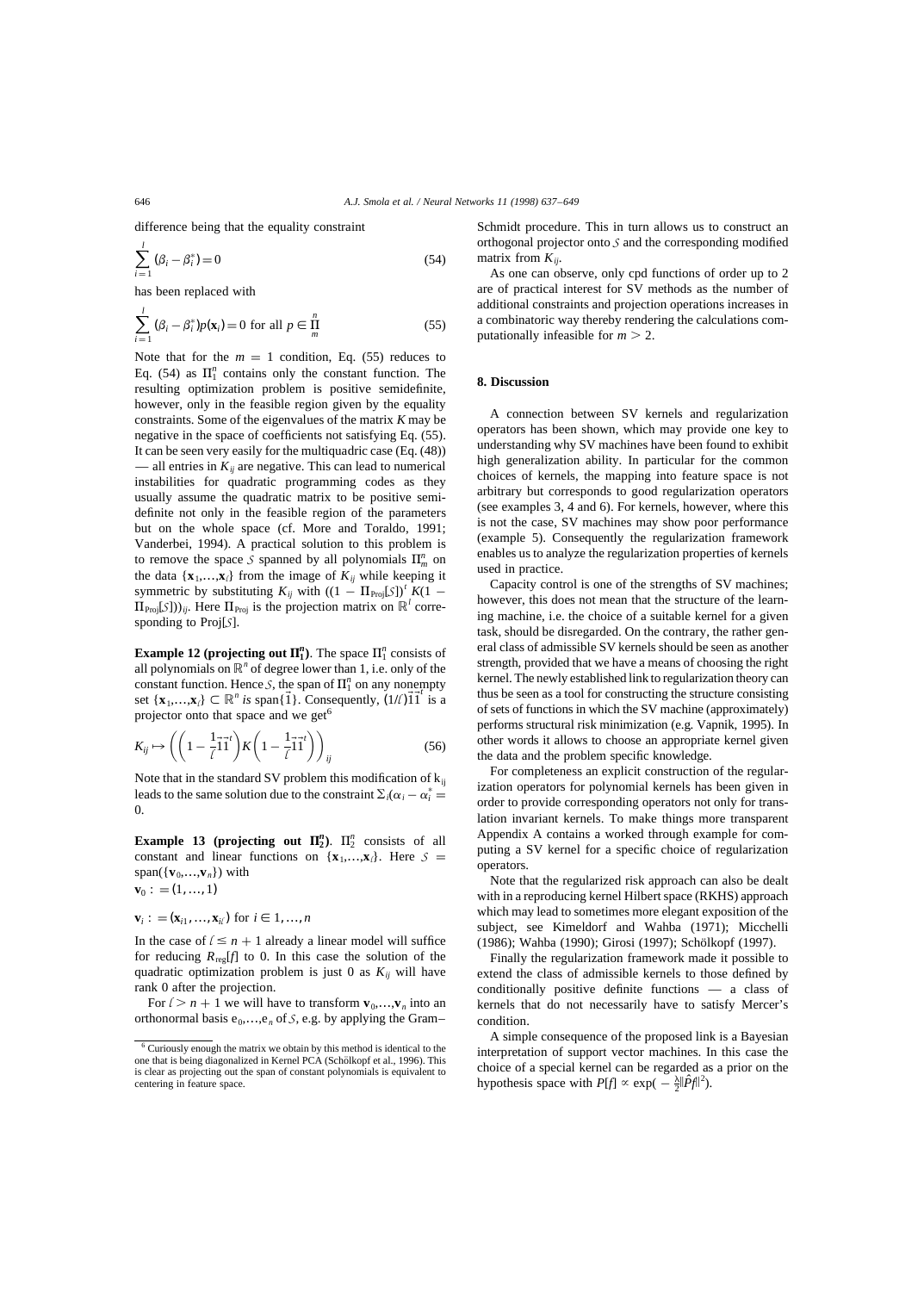Future work will be necessary for understanding Vapnik's capacity bounds (Vapnik, 1995) from a regularization network point of view.

#### **Acknowledgements**

The authors thank Chris Burges, Federico Girosi, Leo van Hemmen, Takashi Onoda, John Shawe-Taylor, Vladimir Vapnik, Grace Wahba, and Alan Yuille for helpful discussions and comments. A.J. Smola is supported by a grant from the DFG (JA  $379/71$ ), and B. Schölkopf is supported by a grant from the Studienstiftung des deutschen Volkes.

## **Appendix A A worked through example**

In this section we will construct a support vector kernel for the regularization operator

$$
\|\hat{P}f\|^2 = \langle \hat{P}f \cdot \hat{P}f \rangle = \langle f \cdot \hat{P}^* \hat{P}f \rangle = \|f\|_2^2 + \sum_{i=1}^n \|\partial_{\mathbf{x}_i} f\|_2^2
$$
 (A1)

This example is taken from Girosi et al. (1993) and used to illustrate our reasoning in detail. For ease of notation assume  $f:\mathbb{R} \to \mathbb{R}$ .

A corresponding representation of  $\hat{P}^* \hat{P}$  in Fourier space  $(\tilde{f}$ denoting the Fourier transform of *f*) yields

$$
\|\hat{P}f\|^2 = \int_{\mathbb{R}} dw |\tilde{f}(w)|^2 (1 + w^2)
$$
 (A2)

or equivalently (cf. Section 5, Eq. (20))  $P(w) = 1/(1 + w^2)$ . In order to satisfy the self consistency condition (Eq. (13)), we have to compute the inverse Fourier transform of *P*(*w*) to obtain the Green's functions of  $\hat{P}^* \hat{P}$  (cf. Eq. (21)). This leads to a kernel of the form

$$
k(x, x') = e^{-|x - x'|}
$$
\n(A3)

 $0.9$  $0.8$ 

 $0<sub>7</sub>$  $0.6$ 

 $\mathfrak{S}_{0.5}$  $04$  $0.3$  $0.2$  $0.1$ 

 $^{0}_{-3}$ 

 $-2$ 

A function expansion in terms of this Laplacian kernel (it has the same shape as a Laplacian distribution but should not be confused with the latter at all) however, may not always be desirable as it is by far not as smooth as regressions using a Gaussian kernel (see Fig. 7).

## **Appendix B Ridge regression**

Another frequently used method for selecting the regularization operator is to select  $D$  (see Eq.  $(11)$ ) to be the unitmatrix  $(D_{ii} = \delta_{ii})$ . This approach often is called ridge regression and is a very popular, method in the context of shrinkage estimators. Now one may pose a similar question as in Section 4, namely regarding the equivalence of ridge regression and support vectors. No answer is available for a direct equivalence, however, we will show that one may obtain models generated by the same type of regularization operators. The requirement for an equivalence of the latter type would be

$$
D_{ij} = D(\mathbf{x}_i, \mathbf{x}_j) = \langle (\hat{P}k)(\mathbf{x}_i, .) \cdot (\hat{P}k)(\mathbf{x}_j, .) \rangle = \delta_{ij}
$$
(B1)

for all possible choices of  $\mathbf{x}_i \in \mathbb{R}^n$ . Unfortunately this requirement cannot be met for the case of the Kronecker  $\delta$ , as Eq. (B1) implies the function  $D(\mathbf{x}_0,.)$  to be nonzero only on a set with (Lebesgue) measure 0. The solution is to change the finite Kronecker  $\delta$  into the more appropriate  $\delta$ distribution, i.e.  $\delta(\mathbf{x}_i - \mathbf{x}_i)$ .

By a similar reasoning as in Proposition 1, one can see that this is true for  $k(x, y)$  being the Green's function of  $\hat{P}$ . Note that as a regularization operator,  $(\hat{P}^*\hat{P})^{1/2}$  is equivalent to  $\hat{P}$ , as we can always replace the latter by the former without any difference in the regularization properties. Therefore, without loss of generality, we will assume that  $\hat{P}$  is a positive semidefinite endomorphism. Formally we hence require

$$
\langle (\hat{P}k)(\mathbf{x}_i,.)\cdot(\hat{P}k)(\mathbf{x}_j,.)\rangle = \langle \delta_{\mathbf{x}_i}(.)\cdot \delta_{\mathbf{x}_j}(.)\rangle = \delta_{\mathbf{x}_i, \mathbf{x}_j}
$$
(B2)



Fig. 7. Left: Laplacian kernel. Right: regression with a Gaussian ( $\sigma = 1$ ) and a Laplacian kernel (kernel width 2) of the data shown in Fig. 4.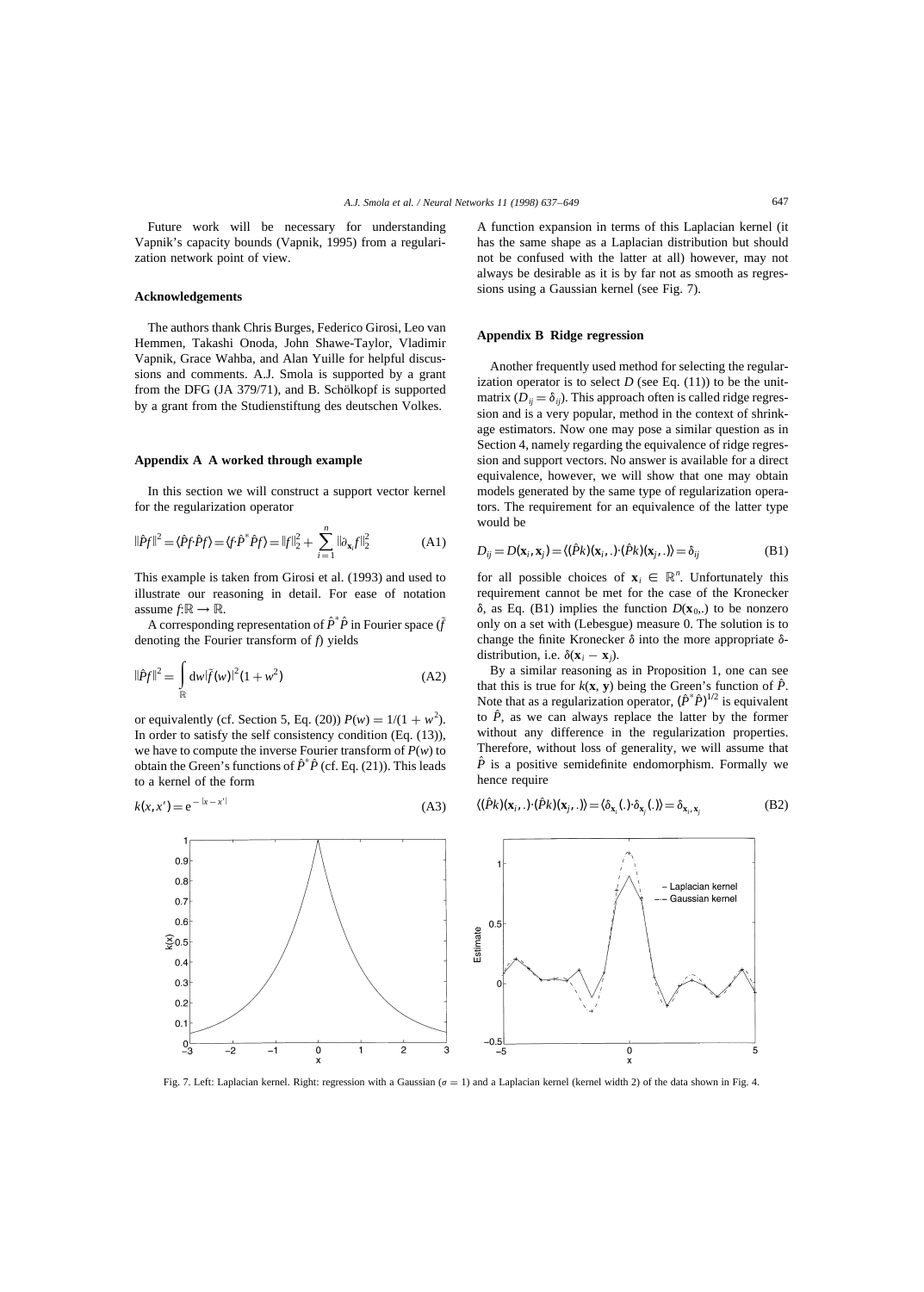Again, this allows us to connect regularization operators and kernels (we have to find the Green's function of  $\hat{P}$  to satisfy the equation above). For the special case of translation invariant operators denoted in Fourier space we can associate  $\hat{P}$  with  $P_{\text{ridge}}(w)$ , leading to

$$
\|\hat{P}f\|^2 = \int \left| \frac{\tilde{f}(w)}{P_{\text{ridge}}(w)} \right|^2 dw \tag{B3}
$$

Comparing Eq. (B3) with Eq. (20) leads to the conclusion that the following relation between kernels for support vector machines and ridge regression has to hold:

$$
\tilde{P}_{SV}(w) = |P_{\text{ridge}}(w)|^2
$$
\n(B4)

This also explains the good performance of ridge regression models in a smoothing regularizer context (the squared norm of the Fourier transform of kernel functions describes the regularization properties of the corresponding kernel) and allows us to transform support vector machines to ridge regression models and vice versa. Note, however, that we are loosing the sparsity properties of support vectors.

#### **References**

- Aizerman M.A., Braverman E.M., & Rozonoér L.I. (1964). Theoretical foundations of the potential function method in pattern recognition learning. *Automation and Remote Control*, *25*, 821–837.
- Amari S., Murata N., Müller K.-R., Finke M., & Yang H. (1997). Asymptotic statistical theory of overtraining and cross-validation. *IEEE Trans. Neural Networks*, *8 (5)*, 985–996.
- Bishop, C.M. (1995). Neural Networks for Pattern Recognition. Oxford: Clarendon Press.
- Bochner, S. (1959). Lectures on Fourier integral. Princeton, NJ: Princeton University Press.
- Boser, B.E., Guyon, I.M., & Vapnik, V.N. (1992). A training algorithm for optimal margin classifiers. In: D. Haussler (ed.), Proceedings of the 5th Annual ACM Workshop on Computational Learning Theory, Pittsburgh, PA. ACM Press, pp. 144–152.
- Cortes C., & Vapnik V. (1995). Support vector networks. In *Mach. Learning*, *20*, 273–297.
- Dyn, N. (1991). Interpolation and approximation by radial and related functions. In: C.K. Chui, L.L. Schumaker, D.J. Ward, (Eds.), Approximation Theory, vol. VI. New York: Academic Press, pp. 211–232.
- Ferraro M., & Caelli T.M. (1994). Lie transformation groups, integral transforms, and invariant pattern recognition. *Spatial Vision*, *8*, 33–44.
- Girosi, F. (1997). An equivalence between sparse approximation and support vector machines. A.I. Memo No. 1606, Artificial Intelligence Laboratory, Massachusetts Institute of Technology (to appear in Neural Computation).
- Girosi, F., Jones, M., & Poggio, T. (1993). Priors, stabilizers and basis functions, From regularization to radial, tensor and additive splines. A.I. Memo No. 1430, Artificial Intelligence Laboratory, Massachusetts Institute of Technology, 1993.
- Kearns M. (1997). A bound on the error of cross validation using the approximation and estimation rates, with consequences for the training-test split. *Neural Comput.*, *9 (5)*, 1143–1161.
- Kimeldorf G.S., & Wahba G. (1971). A correspondence between Bayesan estimation on stochastic processes and smoothing by splines. *Ann. Math. Statist.*, *2*, 495–502.
- MacKay, D.J.C. (1991). Bayesian modelling and neural networks. Ph.D. thesis, Computation and Neural Systems, California Institute of Technology, Pasadena, CA.
- Madych W.R., & Nelson S.A. (1990). Multivariate interpolation and conditionally positive definite functions. II.. *Math. Comput.*, *54 (189)*, 211– 230.
- Micchelli C.A. (1986). Interpolation of scattered data, distance matrices and conditionally positive definite functions. *Constr. Approx.*, *2*, 11–22.
- More J.J., & Toraldo G. (1991). On the solution of large quadratic programming problems with bound counstraints. *SIAM J. Optimization*, *1 (1)*, 93–113.
- Poggio T. (1975). On optimal nonlinear associative recall. *Biolog. Cybernetics*, *19*, 201–209.
- Riesz, F., & Nagy, B.Sz. (1955). Functional Analysis. Frederick Ungar New York, 1955.
- Rissanen J. (1985). Minimum-description-length principle. *Ann. Statist.*, *6*, 461–464.
- Schoenberg I.J. (1938a). Metric spaces and completely monotone functions. *Ann. Math.*, *39*, 811–841.
- Schoenberg I.J. (1938b). Metric spaces and positive definite functions. *Trans. Amer. Math. Soc.*, *44*, 522–536.
- Schölkopf, B. (1997). Support vector learning, Ph.D. thesis, Technische Universität Berlin. Also, GMD-Bericht Nr. 287, Oldenbourg Verlag, Munich.
- Schölkopf, B., Burges, C., & Vapnik, V. (1995). Extracting support data for a given task. In: U.M. Fayyad, R. Uthurusamy (Eds.), Proceedings, First International Conference on Knowledge Discovery and Data Mining, Menlo Park. AAAI Press.
- Schölkopf, B., Simard, P.Y., Smola, A.J., & Vapnik, V.N. (1998). Prior knowledge in support vector kernels. In: M.I. Jordan, M.J. Kearns, & S.A. Solla (Eds.), Advances in Neural information Processings Systems, vol. 10. Cambridge, MA: MIT Press (in press).
- Schölkopf, B., Smola, A.J. and Müller, K.R. (1998). Nonlinear component analysis as a kernel eigenvalue problem. *Neural Computation*, *10(5)*, 1299–1319.
- Schölkopf B., Sung K., Burges C., Girosi F., Nivogi P., Poggio T., & Vapnik V. (1997). Comparing support vector machines with gaussian kernels to radial basis function classifiers. *IEEE Trans. Sign. Process.*, *45*, 2758–2765.
- Segman J., Rubinstein J., & Zeevi Y.Y. (1992). The canonical coordinates method for pattern deformation, Theoretical and computational considerations. *IEEE Trans. Pattern Anal. Mach. Intell.*, *14*, 1171–1183.
- Smola, A.J., & Schölkopf, B. (1997). On a kernel-based method for pattern recognition, regression, approximation and operator inversion. Technical Report 1064, GMD FIRST. Algorithmica, 1998, in press.
- Smola, A.J., & Schölkopf, B. (1998). From regularization operators to support vector kernels. In: M.I. Jordan, M.J. Kearns, S.A. Solla (Eds.), Advances in Neural Information Processings Systems, vol. 10. Cambridge, MA: MIT Press (in press).
- Smola, A.J., Schölkopf, B., & Müller, K.-R. (1998). General cost functions for support vector regression. In: Proceedings of the ACNN'98, Australian Congress on Neural Networks (in press).
- Tikhonov, A.N., & Arsenin, V.Y. (1977). Solution of Ill-Posed Problems. Washington, DC: Winston.
- Unser M., Aldroubi A., & Eden M. (1991). Fast B-spline transforms for continuous image representation and interpolation. *IEEE Trans. Pattern Anal. Mach. Intell.*, *13 (3)*, 277–285.
- Vanderbei, R.J. (1994). LOQO, An interior point code for quadratic programming. Technical Report SOR 94-15, Princeton University.
- Vapnik, V.N. (1982). Estimation of Dependences Based on Empirical Data. Berlin: Springer.
- Vapnik, V.N. (1995). The Nature of Statistical Learning Theory. New York: Springer.
- Vapnik, V.N., Golowich, S., & Smola, A.J. (1997) Support vector method